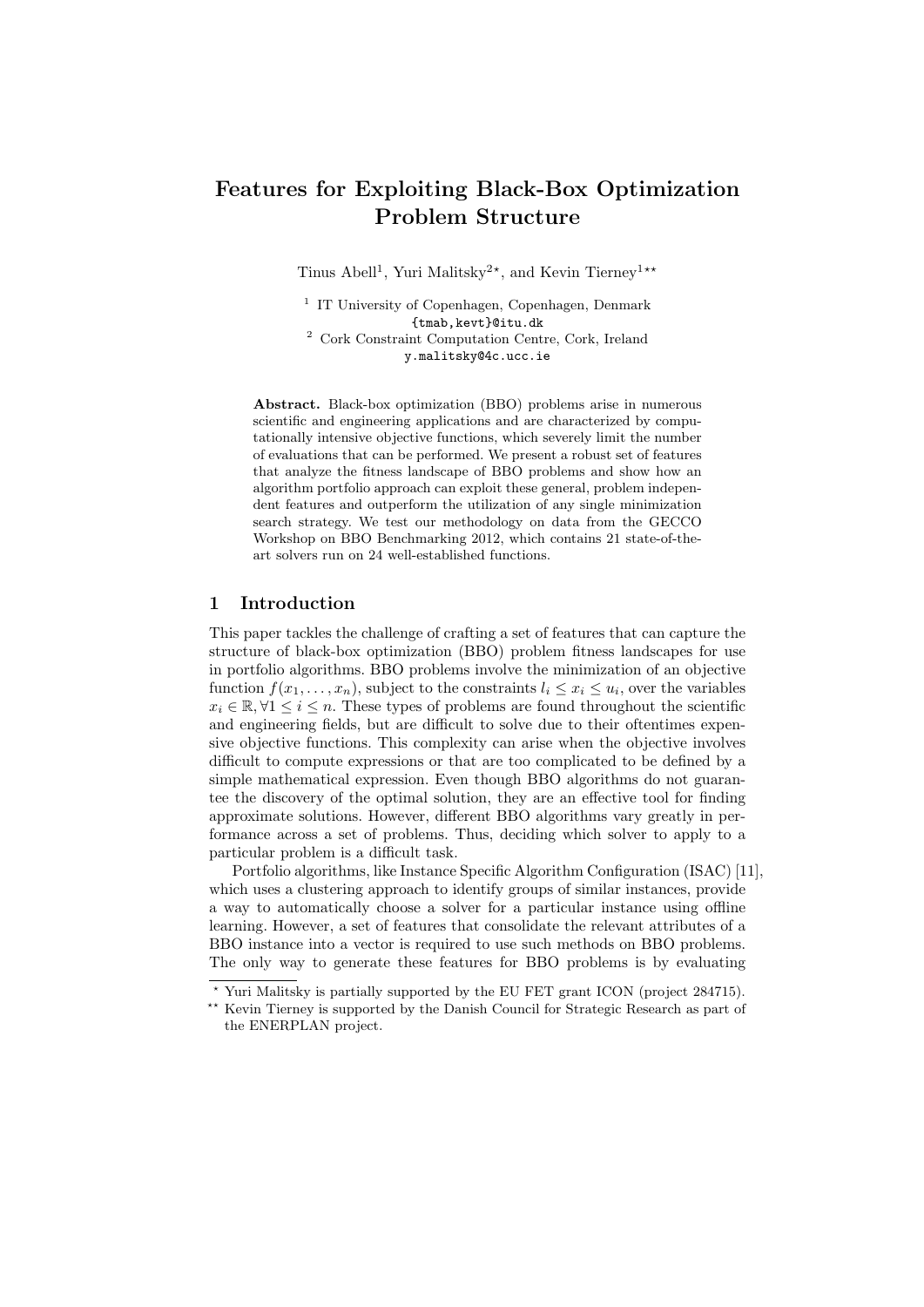#### 2 Tinus Abell, Yuri Malitsky, and Kevin Tierney

expensive queries to the black box, which contrasts with most non-black-box problems, e.g. SAT or the set covering problem, where many features can be quickly inferred from the problem definition itself.

In this paper, we propose a novel set of features that are fast to compute and are descriptive enough of the instance structure to allow a portfolio algorithm like ISAC to accurately cluster and tune for the benchmark. These features are based on well-known fitness landscape measures and are learned through sampling the black box. These features allow anybody to take advantage of the recent advances in the ISAC framework in order to more efficiently solve their BBO problems. This paper is a short version of [1].

Related work There has been extensive research studying the structure of BBO problems, and copious measures have been proposed for determining the hardness of local search problems by sampling their fitness landscape [9], such as the search space diameter, optimal solution density/distribution [6], fitness-distance correlation (FDC) [10], the correlation length  $[17, 20]$ , epistasis measures [15], information analysis [18], modality and neutrality measures [16], and fitnessdistance analysis [14]. Difficulty measures for BBO problems in particular were studied by [8], which concluded that in the worst case building predictive difficulty measures for BBO problems is not possible to do in polynomial time<sup>3</sup>. Most recently, Watson introduced several cost models for combinatorial landscapes in order to try to understand why certain algorithms perform well on certain landscapes [19].

In [13], the authors identify six "low-level feature classes" to classify BBO problems into groups. In [4], algorithm selection for BBO problems is considered with a focus on minimizing the cost of incorrect algorithm selections, unlike our approach, which minimizes a score based on the penalized expected runtime. Our approach also differs from online methods [5] and reactive techniques [3] that attempt to guide algorithms based on information from previously explored states because ISAC performs all of its work offline.

# 2 BBO Dataset & Solver Portfolio

We evaluate the effectiveness and robustness of our features on a dataset from the GECCO 2012 Workshop on Black-Box Optimization Benchmarking (BBOB) [2]. The dataset contains the number of evaluations required to find a particular objective value within some precision on one of 24 continuous, noise-free, optimization functions from [7] in 6 different dimension settings for 27 solvers. The solvers are all run on the data 15 times, each time with a different target value set as the artificial global optimum. Note that the BBOB documentation refers to each of these target values as an "instance". To avoid confusion with the instances that ISAC uses to train and test on, we will only refer to BBOB targets. Removing 7 instances from the dataset for which no solver was able to find a solution, the dataset consists of 1289 instances.

We use the 21 solvers of the BBOB dataset with full solution data for all instances. This portfolio consists of a diverse set of continuous optimizers, including 10 covariance matrix adaptation (CMA) variants, 8 differential evolution

<sup>&</sup>lt;sup>3</sup> Our results do not contradict this, as we are not predicting the hardness of instances.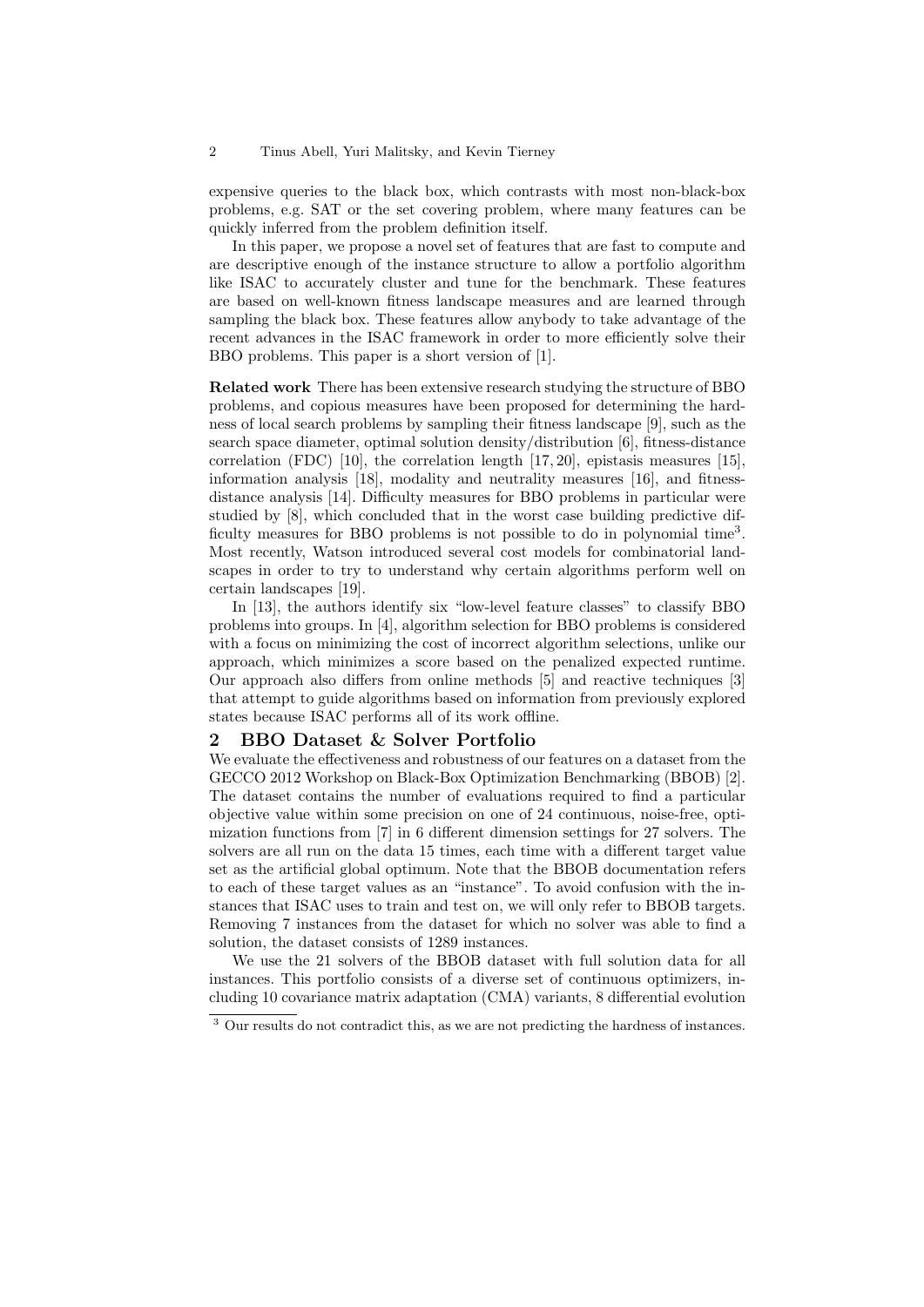Problem definition features 1. Solver accuracy 2. Number of dimensions Hill climbing features 3-4. Average distance between optima (average, std. dev.) 5-6. Distance between best optima and other optima (average, std. dev.) Percent of optima that are the best optimum Random point features 8-9. Distance to local optimum (average, std. dev.) 10. Fitness-distance correlation (FDC)

Table 1: BBO problem features.

(DE) variants, an ant colony optimization (ACO) algorithm, a genetic algorithm (GA), and a particle swarm optimization (PSO) algorithm<sup>4</sup> .

### 3 Features

Computing features for BBO problems is difficult because evaluating the objective function of a BBO problem is expensive, and there is scarce information about a problem instance in its definition, other than the number of dimensions and the desired solver accuracy. In the absence of any structure in the problem definition, we have to sample the fitness landscape. However, such sampling is expensive, and on our dataset performing more than 600 objective evaluations removes all benefits of using a portfolio approach. We therefore introduce a set of 10 features that are based on well-studied aspects of search landscapes in the literature [19]. Our features are drawn from three information sources: the problem definition, hill climbs, and random points.

Table 1 summarizes our features. The problem definition features contain the desired accuracy of the continuous variables (Feature 1), and the number of dimensions that the problem has (Feature 2), which, together, describe the size of the problem. The hill climbing features are based off of a number of hill climbs that are initiated from random points and continued until a local optimum or a fixed number of evaluations is reached. We then calculate the average and standard deviation of the distance between optima (Features 3 and 4), which describes the density of optima in the landscape. Using the best optimum found, we then compute the average and standard deviation of the distance between the optima and the best optimum (Features 5 and 6), using the nearest to each nonbest optimum for these features if multiple optima qualify as the best. Feature 7 describes what percentage of the optima are equal to the best optimum, giving a picture of how spread out the optima are throughout the landscape. The random point features 8 and 9 contain the average and standard deviation of the distance of each random point to the nearest optimum, which describes the distribution of local optima around the landscape. Feature 10 computes the fitness-distance correlation, a measure of how effectively the fitness value at a particular point can guide the search to a global optimum [10]. In feature 10, we compute an approximation to the FDC.

## 4 Numerical Results

In this section we describe the results of using our features, in full and in various combinations, to train a portfolio solver using the ISAC method on the BBOB

 $^4$  Full details about the algorithms are available in  $[2].$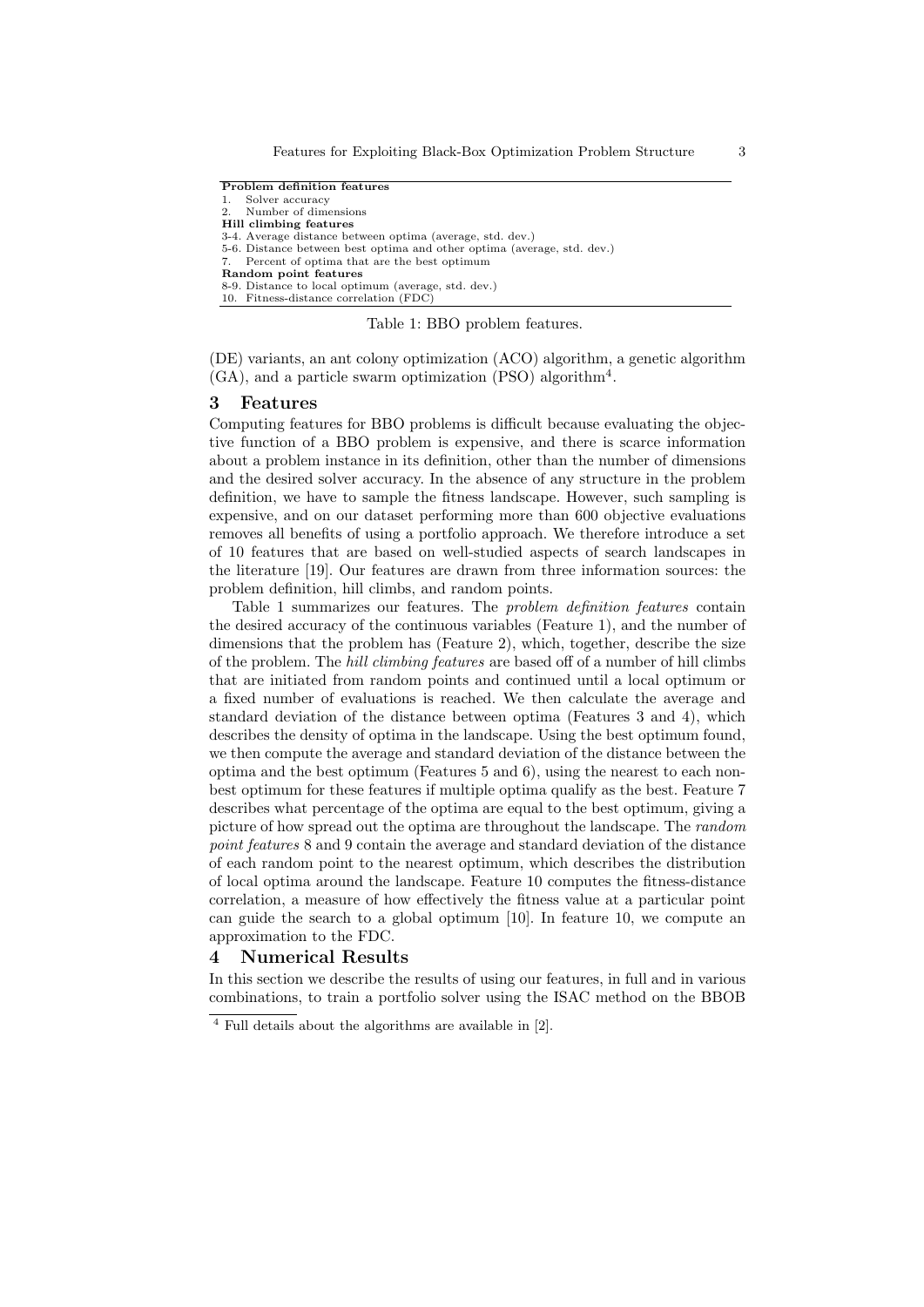#### 4 Tinus Abell, Yuri Malitsky, and Kevin Tierney

2012 dataset. We measure the performance of each solver using a penalized score that takes into account the relative performance of each solver on an instance. We do not directly use the expected running time (ERT) value because the amount of evaluations can vary greatly between instances, and too much focus would be placed on instances where a large number of evaluations is required. The penalized score of solver  $s$  on an instance  $i$  is given by:

$$
score(s, i) = \frac{PERT(s, i) - best(i)}{worst(i) - best(i)}
$$

where  $PERT(s, i)$  is the penalized ERT defined by

$$
PERT(s, i) = \begin{cases} ERT(s, i) & \text{if } ERT(s, i) < \infty \\ worst(i) \cdot 10 & \text{otherwise,} \end{cases}
$$

 $best(i)$  refers to the lowest ERT score on instance i, and worst(i) refers to the highest non-infinity ERT score on the instance. The penalized ERT therefore returns ten times the worst ERT on an instance for solvers that were unable to find the global optimum. We are forced to use a penalized measure because if a solver cannot solve a particular instance, it becomes impossible to calculate its performance over the entire dataset.

### 4.1 ISAC Results

Table 2 shows the results of training and testing ISAC on the BBOB 2012 dataset. For each entry in the table, we run a 10-fold cross validation using features from each of the 15 BBOB target values. The scores of each of the cross-validation folds are accumulated for each instance, and the entries in the table are the average and standard deviation across all instances in the dataset. We compare our results against the best single solver (BSS) on the dataset, MVDE [12], which is the best performing solver across all instances.

We train using several subsets of our features; only feature 1  $(F_1)$ , only feature 2  $(F_2)$ , and only features 1 and 2  $(F_{1,2})$ . We then train using all features (All), and only landscape features (LSF), i.e., features 3 through 10. All<sup>∗</sup> and LSF<sup>\*</sup> include the evaluations necessary to compute the features, whereas all other entries do not include the feature computation in the results. We used several different settings of the number of hill climbs and maximum hill climb length based on our feature robustness experiments in [1]: 10 hill climbs of maximum length 10, 50 hill climbs of maximum length 20, and 200 hill climbs of maximum length 400. The closer a score is to 0 (the score of the virtual best solver) the better the performance of an approach.

Based on results for  $F_1$ ,  $F_2$  and  $F_{1,2}$ , the easy to compute BBO features alone are only able to give ISAC some information about the dataset, and that a landscape analysis is justified. On the other hand,  $F_2$  outperforms BSS. In fact,  $F_2$  performs equally well to All and LSF for cluster 100 with 10 hill climbs of length 10 and for 50 hill climbs of length 20. In addition,  $F_2$  significantly outperforms All on cluster size 50, where it is clear that it overfits the training data. This is a clear indication that 10 hill climbs of length 10, or 50 hill climbs of length 20, do not provide enough information to train ISAC to be competitive with simply using the number of dimensions of a problem.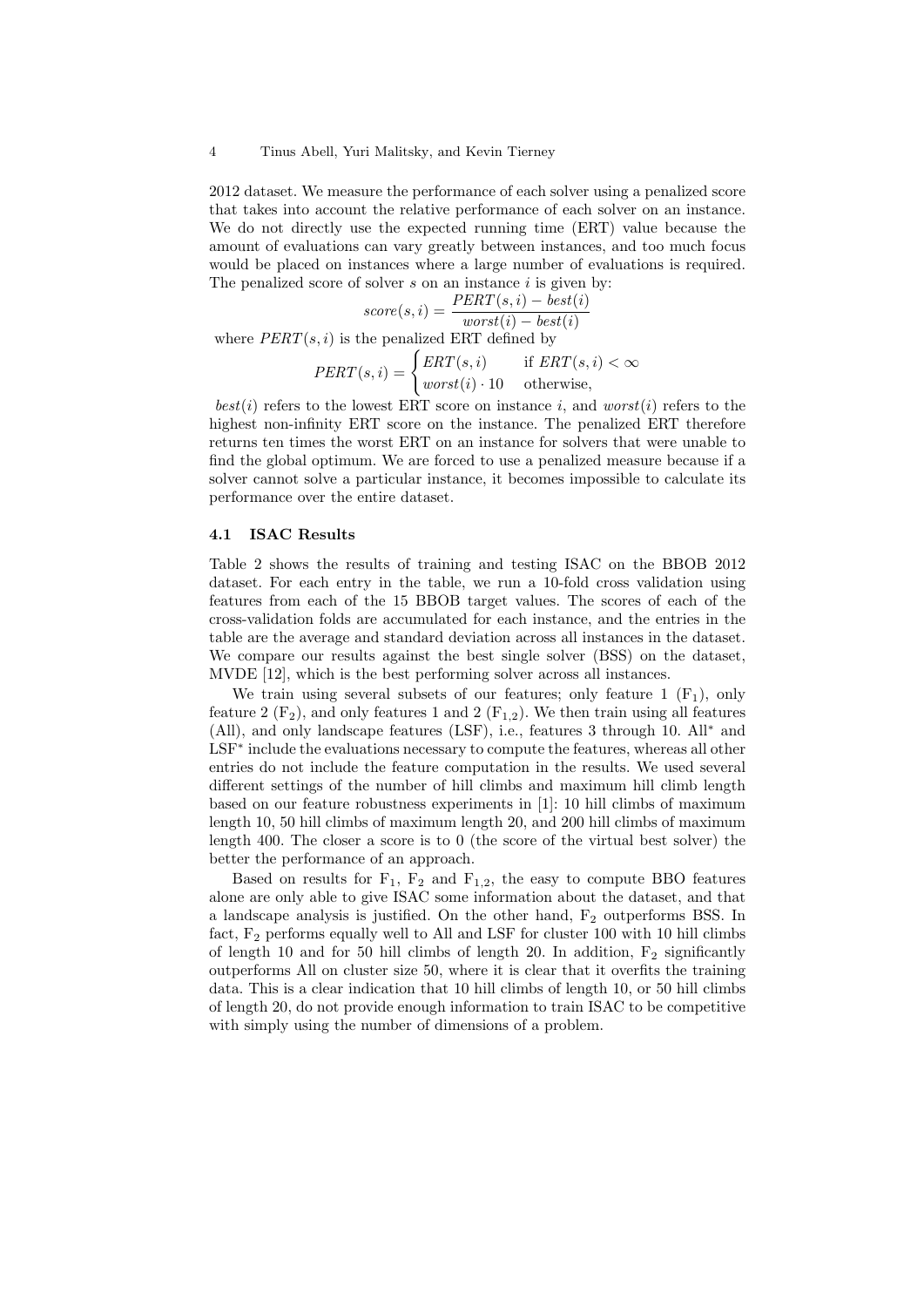Features for Exploiting Black-Box Optimization Problem Structure 5

|          | 10/10          |                |                          |                |             |                                       | 50/20                |           |                  | 200/400      |                            |      |                     |
|----------|----------------|----------------|--------------------------|----------------|-------------|---------------------------------------|----------------------|-----------|------------------|--------------|----------------------------|------|---------------------|
| $\kappa$ | Test           |                | Train                    |                | <b>Test</b> |                                       | Train                |           | Test             |              | Train                      |      |                     |
|          |                | Ø              | $\sigma$                 | ⊘              | $\sigma$    | Ø                                     | $\sigma$             | Ø         | $\sigma$         | Ø            | $\sigma$                   | Ø    | $\sigma$            |
| 50       | <b>BSS</b>     | 2.23           |                          | 5.29 2.23 5.29 |             | 2.23                                  |                      | 5.29 2.23 | 5.29             | 2.23         | 5.29                       | 2.23 | 5.29                |
|          | F <sub>1</sub> | 2474.63        |                          |                |             | $3\times10^5$ 2.04 5.08 2474.66       | $3\times10^5$ 2.04   |           |                  | 5.08 2474.64 | $3\times10^5$              | 2.04 | 5.08                |
|          | F <sub>2</sub> | 1.24           |                          | 4.02 1.24 4.02 |             | 1.24                                  |                      | 4.02 1.24 | 4.02             | 1.24         | 4.02                       | 1.24 | 4.02                |
|          | $F_{1,2}$      |                | 189.11 6743.81 1.27 4.07 |                |             |                                       | 189.10 6743.81 1.27  |           | 4.07             |              | 189.10 6743.81             | 1.26 | 4.07                |
|          | All            |                | 51.32 1801.27 1.21 3.96  |                |             |                                       | 96.15 3105.76 0.79   |           | 2.94             | 13.41        | 452.79                     | 0.82 | 3.30                |
|          | $All^*$        |                | 51.42 1801.33 1.32 4.05  |                |             |                                       | 97.15 3110.46 1.82   |           | 9.90             |              | 95.25 1161.92 83.12 760.37 |      |                     |
|          | <b>LSF</b>     | 1.25           |                          | 4.01 1.24 4.00 |             |                                       | 88.18 3137.52 0.82   |           | 3.03             | 0.53         | 2.73                       | 0.55 | 2.75                |
|          | $LSF^*$        | 1.35           |                          | 4.09 1.34 4.08 |             |                                       | 89.18 3142.23 1.85   |           | 9.93             |              | 99.44 1323.68 82.86 760.40 |      |                     |
| 100      | <b>BSS</b>     | 2.23           |                          | 5.29 2.23 5.29 |             | 2.23                                  | 5.29 2.23            |           | 5.29             | 2.23         | 5.29                       | 2.23 | 5.29                |
|          |                | $F_1$  2474.63 |                          |                |             | $3\times10^5$   2.04   5.08   2474.66 | $3\times10^{5}$ 2.04 |           |                  | 5.08 2474.64 | $3\times10^5$              | 2.04 | 5.08                |
|          | F <sub>2</sub> | 1.24           |                          | 4.02 1.24 4.02 |             | 1.24                                  |                      | 4.02 1.24 | 4.02             | 1.24         | 4.02                       | 1.24 | 4.02                |
|          | $F_{1,2}$      |                | 189.11 6743.81 1.27 4.07 |                |             |                                       | 189.11 6743.81 1.27  |           | 4.07             |              | 189.10 6743.81             | 1.27 | 4.07                |
|          | All            | 1.25           |                          | 4.02 1.24 4.00 |             | 1.25                                  |                      | 4.03 1.23 | 4.00             | 1.16         | 3.86                       | 1.12 | 3.80                |
|          | $All^*$        | 1.35           |                          | 4.10 1.34 4.08 |             | 2.28                                  |                      |           | 10.21 2.26 10.20 | 83.46        |                            |      | 760.60 83.43 760.34 |
|          | $_{\rm LSF}$   | 1.25           |                          | 4.02 1.24 4.01 |             | 1.22                                  | 3.99 1.19            |           | 3.93             | 1.20         | 3.85                       | 1.15 | 4.00                |
|          | $LSF^*$        | 1.35           |                          | 4.10 1.34 4.09 |             | 2.25                                  |                      |           | 10.19 2.22 10.17 |              | 97.31 1223.98 83.45 760.34 |      |                     |

Table 2: The average and standard deviation of the scores across all instances for various minimum cluster sizes, numbers of hill climbs and hill climb lengths for the best single solver and ISAC using various features.

The fact that LSF<sup>\*</sup> is able to match the performance of  $F_2$  on 10 hill climbs of length 10 for both cluster size 50 and 100 an important accomplishment. With so little information learned about the landscape, the fact that ISAC can learn such an effective model indicates that our features are indeed effective.

Once we move up to 200 hill climbs of length 400, LSF significantly outperforms  $F_2$ , and even outperforms All, which suffers from overfitting. In fact, LSF is able to cut the total score to under a fourth of BSS's score, and to one half of  $F_2$ 's score, indicating that the fitness landscape can indeed be used for a portfolio. In addition, LSF has a lower standard deviation than BSS. LSF's score on the training set of 0.53 and 0.55 on the test set are surprisingly close to the virtual best solver, which has a score of zero, indicating that ISAC is able to exploit the landscape features to nearly always choose the best or second best solver for each instance. On the downside, 200 hill climbs of length 400 requires too many evaluations to be used in a competitive portfolio, and All<sup>∗</sup> needs 50 times the evaluations of BSS.

# 5 Conclusion and Future Work

We introduced a set of features based on accepted and well-studied properties and measures of fitness landscapes to categorize BBO problems for use in algorithm portfolios, like ISAC, that can greatly improve the ability of practitioners to solve BBO problems. We experimentally validated our features within the ISAC framework, showing that ISAC is able to exploit problem structure learned during feature computation to choose the fastest solver for an unseen instance. The success of the features we introduced clearly indicates that selecting algorithms from a portfolio based on the landscape structure is possible. For future work, we plan to use these features to analyze what types of landscapes fit best